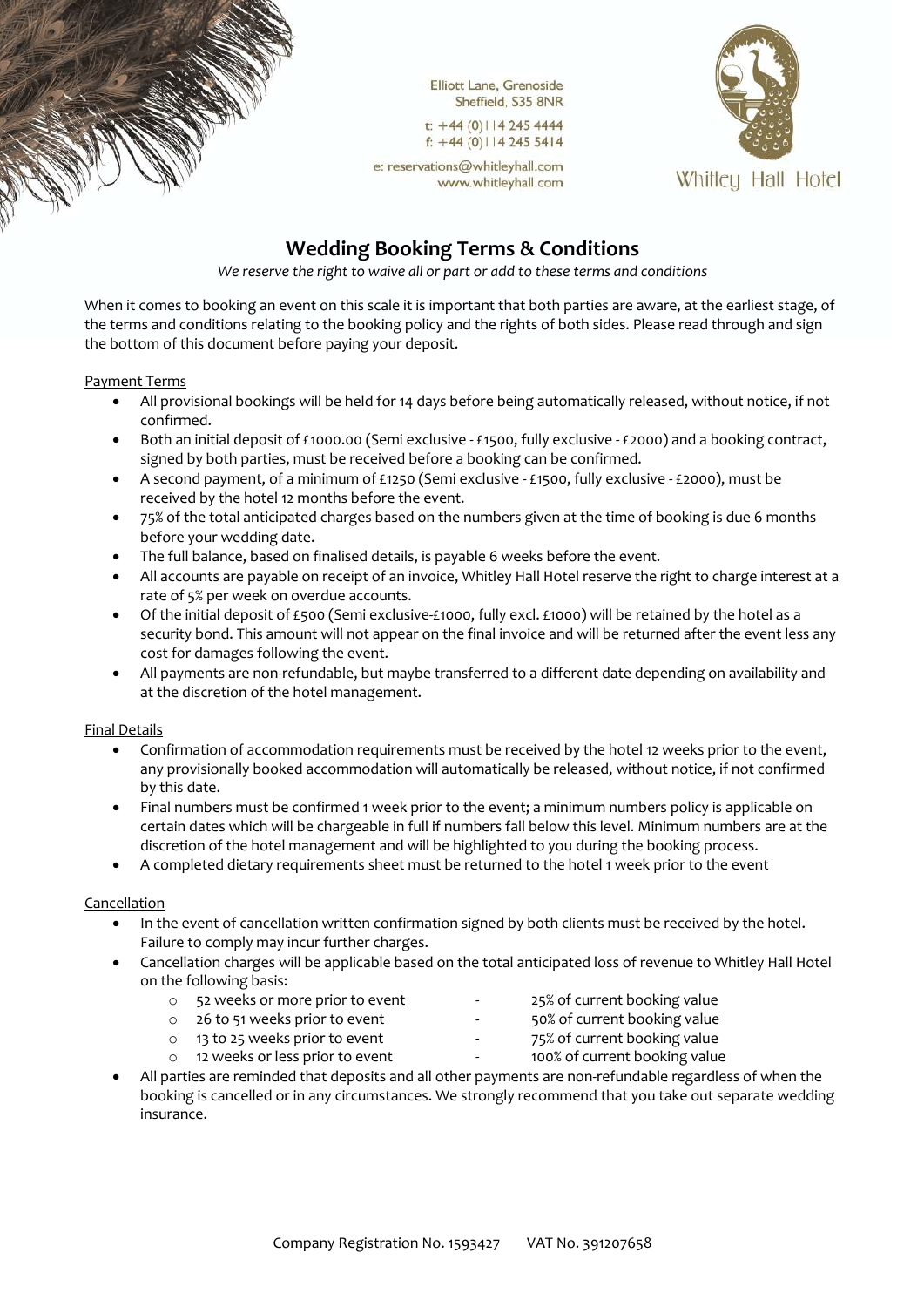

t:  $+44(0)$ | | 4 245 4444  $f: +44(0)1142455414$ 

e: reservations@whitleyhall.com www.whitleyhall.com



- Whitley Hall Hotel shall be entitled, at the discretion of the hotel management, to cancel an event upon notice to the client without any liability on its part in the occurrence of one or more of the following circumstances:
	- o Any event or circumstance which is beyond the reasonable control of Whitley Hall Hotel
	- o Outstanding payments
	- o Other circumstances deemed detrimental to Whitley Hall Hotel or and its good name
	- $\circ$  If, in the opinion of Whitley Hall Hotel, either the client or any of their guests, suppliers or representatives act in a manner considered prejudicial to the good name of the hotel, Whitley Hall Hotel will be at liberty to terminate the contract without being liable for any compensation to the client
	- $\circ$  Under all circumstances the stated deposit & payment policy remains as being non-refundable.

## **General**

- Whitley Hall Hotel are required to know of all third-party suppliers for an event and reserve the right to prohibit the same. The hotel must receive copies of liability insurance and PAT testing certificates, where applicable, from all third-party suppliers.
- Whitley Hall Hotel reserves the right to determine acceptable noise levels at an event; all parties are required to adjust to this sound level as dictated by the hotel management.
- Clients and their guests must comply with any reasonable requests from the hotel management during the event; failure to comply may result in Whitley Hall Hotel terminating the contract and event without being liable for compensation to the client.
- The client shall be liable for all losses and damages sustained by Whitley Hall Hotel in respect of the premises, furnishings, decorations or equipment, whether the same is caused wilfully or by negligence and shall be liable for the cost of replacement, plus compensation for the loss of business caused thereby.
- The client will be responsible for any accounts left outstanding by their guests and hereby agree to settle payment for such accounts
- Whitley Hall Hotel reserves the right to alter the clients assigned function room and/ or bedrooms for others of comparable suitability.
- Only food or drinks purchased from the hotel may be consumed on the premises unless written permission is given by the hotel management. If food or beverages are brought into the hotel for consumption, a charge will be made equal to the hotel's selling price for that or an equivalent product, which shall be at the absolute determination of the hotel and deducted from the bond held by the hotel. The duty manager may confiscate any food or beverage not purchased at the hotel and return it to you on your departure. Should the request to surrender any food or beverage not purchased at the hotel be ignored by you or your guests the hotel reserves the right to terminate your event. Should this occur, no monies will be refunded. The decision of the manager in charge is final.
- Whitley Hall Hotel reserves the right to review its prices and alter them without notice
- After confirming an event booking the hotel cannot be held responsible for accommodation being fully booked
- Event timings agreed for the day cannot be changed without written permission from the hotel
- Whitley Hall Hotel cannot be held responsible for food quality if it is not served in accordance with the agreed event timing schedule
- All catering must be provided by Whitley Hall Hotel with the exception of the Traditional Wedding Cake and/ or items agreed in advanced with the hotel management.
- Fireworks, Chinese lanterns and confetti are not permitted within the premises or the surrounding grounds. The client will be liable for a cleaning charge if confetti is thrown during their event by the client or their guests (minimum £200.00).